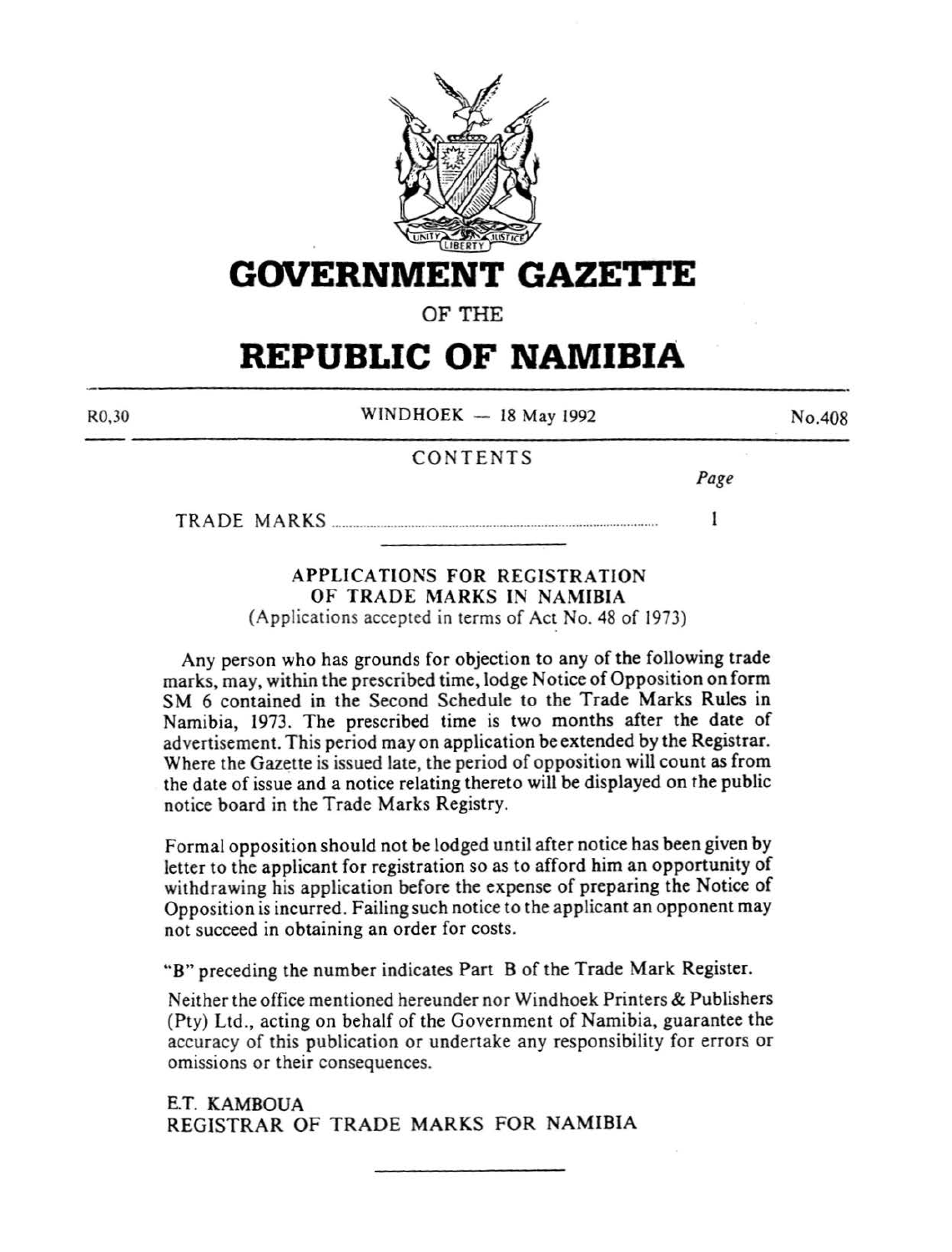-<br>-<br>-

89/1166 in Class 25: Footwear; in the name of **SLATER FOOTWEAR (PROPRIETARY) LIMITED** of 208 Gale Street, Durban. Address for Service: MACROBERT DE VILLIERS & HITGE INC./. 501 United Building, 263 Andries Street, Pretoria.

FILED: 5 SEPTEMBER 1989

.. **STUBBIES** · ... \_\_ ;

89/1355 in Class 21: Household or kitchen utensils and containers; combs and sponges; brushes; brushmaking materials, articles for cleaning or scouring purposes; steel wool; unworked or semi-worked glass; glassware, porcelain and earthenware; in the name of **CREW INVESTMENTS (PROPRIETARY) LIMITED,** a South African company, of 52 Kindon Road, Robertsham, Johannesburg. Address for Service: FAIRBRIDGE ARDERNE & LAWTON INC., 4th Floor, Main Tower, Cape Town Centre, Heerengracht, Cape Town.

FILED: 22 AUGUST 1989

# **gleemo**

89/2000 in Class 16: Paper and paper articles, cardboard and cardboard articles, wrapping, packaging and covering materials of all kinds included in the class; adhesive materials (stationery), stationery, index cards, index tabs, folders, files, labels, bookbinding material and devices, office cabinets, file cabinets, file boxes, cabinets for index cards, stationery containers, office requisites, binders, clips, stands, trays and other office supplies, parts of and accessories for these goods included in the class; in the name of **OPTIPLAN CLOSE CORPORATION** of 16 Bowling Avenue, Kramerville, Sandton, Transvaal, Republic of South Africa. Address for Service: FISHER AND McCALLUM, Maclyn House, 6 Noreen Ave., Bordeaux, Randburg. P 0 Box 1130, Randburg, 2125.

FILED: 27 DECEMBER 1989

#### **OPTIPLAN**

Registration of this trade mark shall give no right to the exclusive use of the word PLAN separately and apart from the mark.

Associated with 89/1999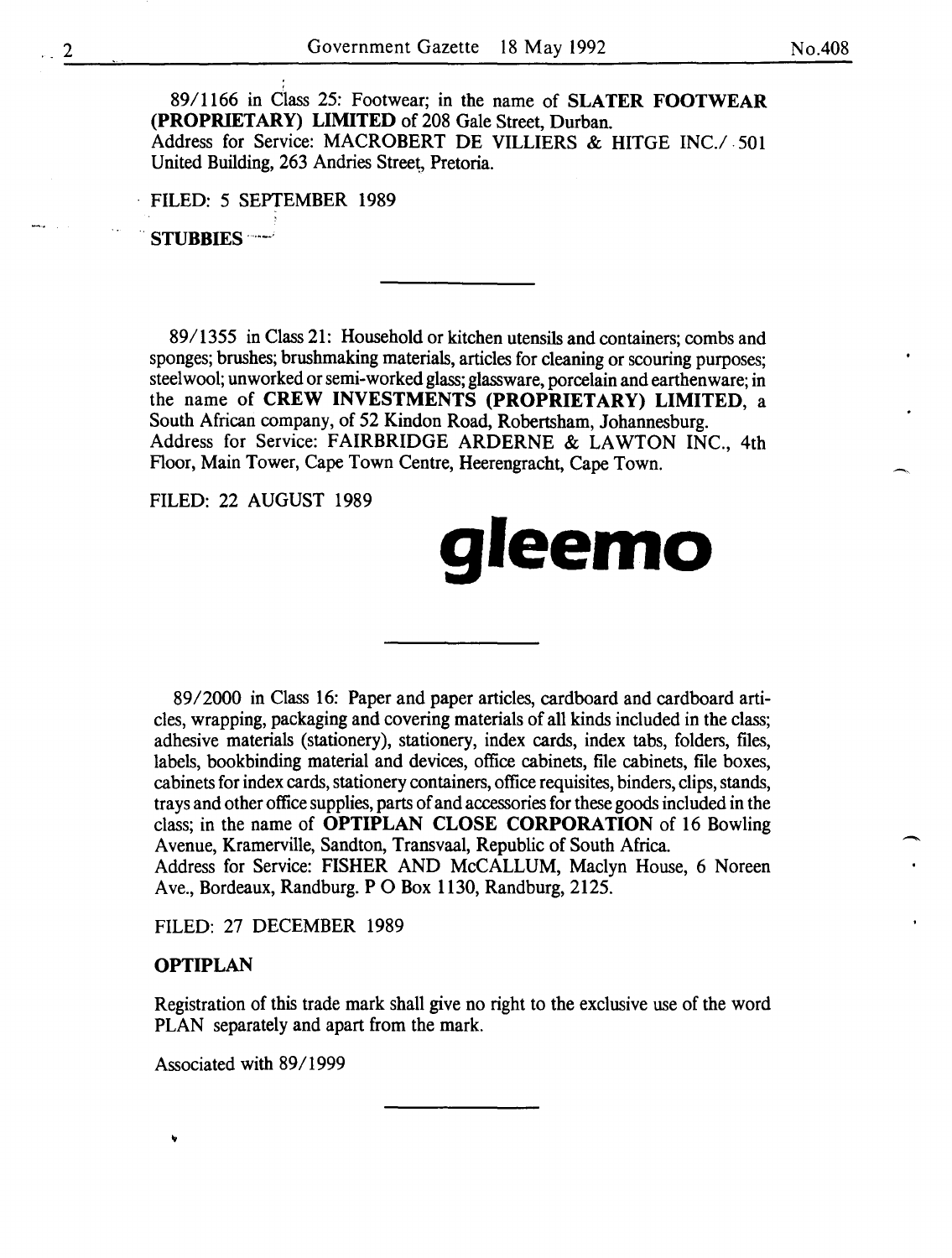89/I345 in Class 5: Pharmaceutical, veterinary and sanitary preparations; in the name of ROUSSEL-UCLAF, a French societe anonyme of 35, Boulevard Des Invalides, 75007 Paris, France.

Address for Service: SPOOR & FISHER, Standard Bank Chambers, Independence Avenue, Windhoek.

FILED: II SEPTEMBER I989

#### **CEFROM**

89/I504 in Class 7: Machines and machine tools; axles, transmissions, torque converters; underground mining equipment; in the name of CLARK EQUIP-MENT COMPANY a Delaware corporation of IOO North Michigan Street, South Bend, Indiana.

Address for Service: SPOOR & FISHER, Standard Bank Chambers, Independence Avenue, Windhoek.

FILED: 5 OCTOBER I989

#### POSI-TORQ

Applicants admit that registration of this trade mark shall not debar others from the *bonafide* descriptive use, in the ordinary course of trade, of the word TORQUE.

Associated with 89/I503

89/I503 in Class 7: Machines and machine tools; axles, transmissions, torque converters; underground mining equipment; in the name of CLARK EQUIP-MENT COMPANY, a Delaware corporations of 100 North Michigan Street, South Bend, Indiana.

Address for Service: SPOOR & FISHER, Standard Bank Chambers, Independence Avenue, Windhoek.

FILED: 5 OCTOBER I989

#### POSI-STOP

Registration of this trade mark shall give no right to the exclusive use of the word STOP separately and apart from the mark.

Associated with 89/I504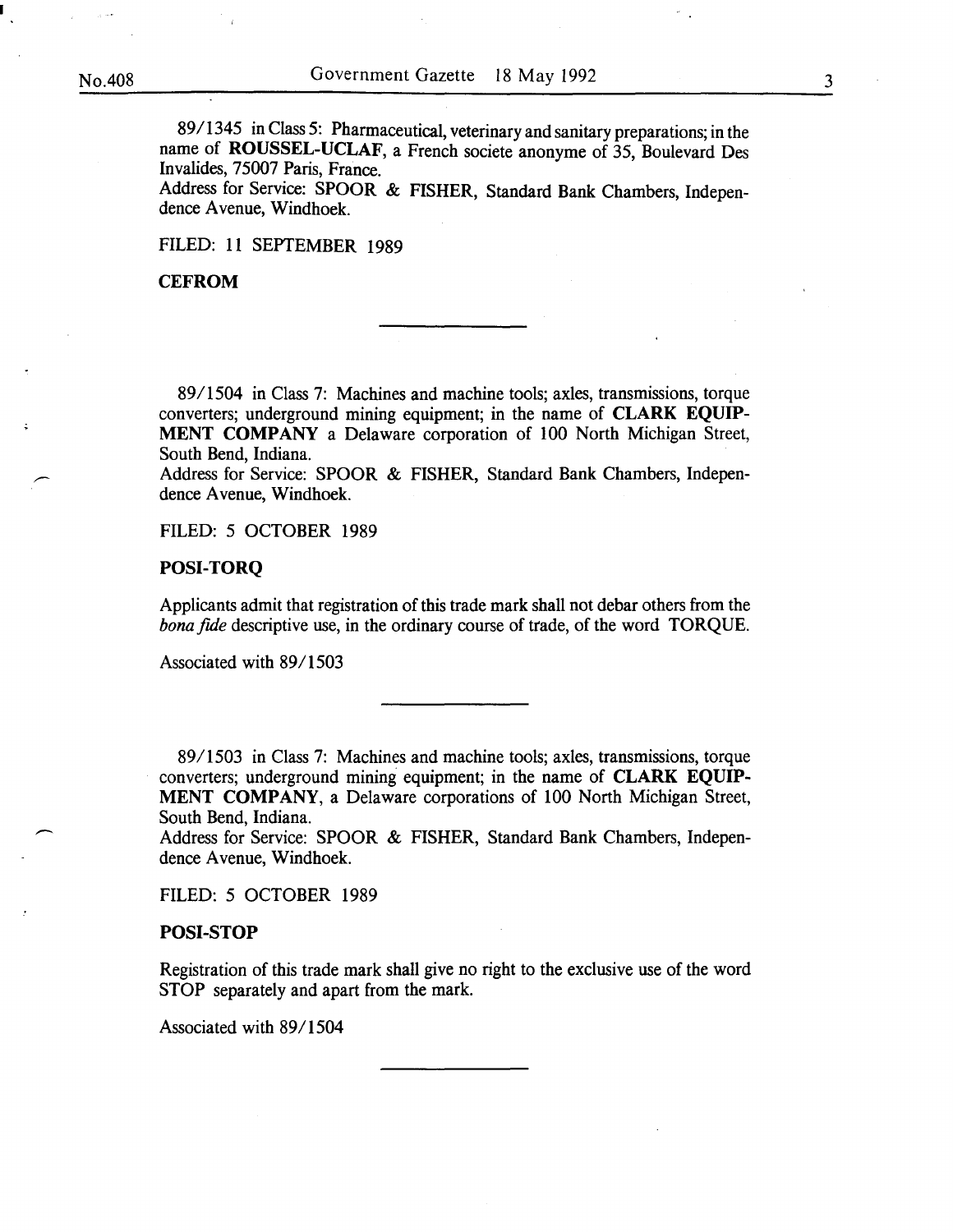-

B89/1372 in Class 25: Clothing, footwear, headgear, pants, jackets, shirts and T-shirts for men, women and children; in the name of LEVI STRAUSS & CO. a corporation organized and existing under the laws of the State of Delaware, United States of America of 1155 Battery Street, San Francisco, California 94111, United States of America.

Address for Service: SPOOR & FISHER, Standard Bank Chambers, Independence Avenue, Windhoek.

FILED: 18 SEPTEMBER 1989

#### 501

Registration of this trade mark shall give no right to the exclusive use of the numerals "5", "0" and "1" separately and apart from the mark.

88/0722 in Class 25: Clothing, clothing accessories included in the class, footwear, headgear made of sailcloth; in the name of DA GAMA TEXTILE COMPANY LIMITED, a Corporation organized and existing according to the Laws of South Africa of Da Gama House, Old National Road, Amoldton, East London.

Address for Service: SPOOR & FISHER, Standard Bank Chambers, Independence Avenue, Windhoek.

#### FILED: 1 JULY 1988

#### C.P. 9 PRINTED SAILCLOTH

Registration of this trade mark shall give no right to the exclusive use of the letters "C" and "P" and the numeral "9" separately and apart from the mark.

Associated with 88/0721

90/0122 in Class 30: Coffee, tea, cocoa, sugar including sugar syrups, invert syrup and invert sugars; rice, tapioca, sago, artificial coffee; flour and preparations made from cereals, bread, pastry and confectionery, ices; honey, treacle; yeast, baking-powder, salt, mustard; vinegar, sauces (except salad dressings); spices, ice; in the name of THE TONGAAT-HULETT GROUP LIMITED, a South African company of 213 West Street, Durban, Natal.

Address for Service: SPOOR & FISHER, Standard Bank Chambers, Independence Avenue, Windhoek.

FILED: 6 FEBRUARY 1990

PURATOSE

Associated with 90/0121 **A**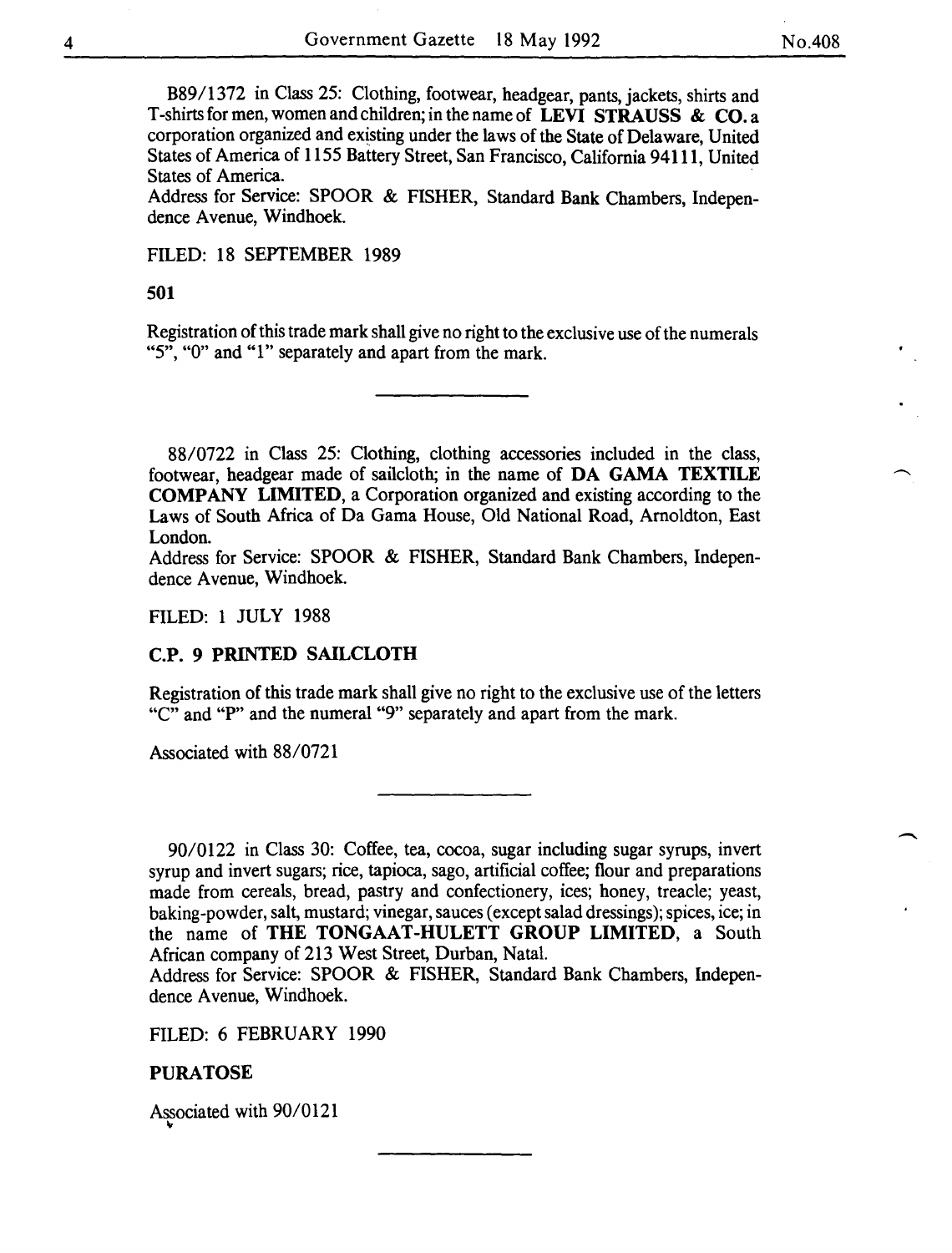I

 $\overline{\phantom{a}}$ 

90/0025 in Class 30: Flour and preparations made from cereals; pasta; bread, pastry and confectionery; in the name of BULL BRAND FOODS (PRO-PRIETARY) LIMITED a South African company, 3 Condale Road, Krugersdorp.

Address for Service: SPOOR & FISHER, Standard Bank Chambers, Independence Avenue, Windhoek.

FILED: 10 JANUARY 1990

#### MARIA PICCONI

Registration of this trade mark shall give no rights to the exclusive use of the surname MARIA, used as a surname and separately and apart from the mark.

89/1820 in Class 33: Alcoholic beverages (excluding beer); in the name of DISTILLERS CORPORATION LIMITED, a South African company, Aande~ Wagenweg, Stellenbosch, South Africa.

Address for Service: SPOOR & FISHER, Standard Bank Chambers, Independence Avenue, Windhoek.

#### FILED: 13 NOVEMBER 1989

#### SEVEN SEAS

Registration of this trade mark shall give no right to the exclusive use of the word SEVEN separately and apart from the mark.

Associated with 88/0599

89/1828 in Class 33: Alcoholic beverages (excluding beer); in the name of DROSTDY WINERY LIMITED, a South African company, Aan-de-Wagenweg, Stellenbosch, South Africa.

Address for Service: SPOOR & FISHER, Standard Bank Chambers, Independence Avenue, Windhoek.

FILED: 13 NOVEMBER 1989

#### RYK TULBACH

Registration of this trade mark shall give no right to the exclusive use of the word TULBACH separately and apart from the mark.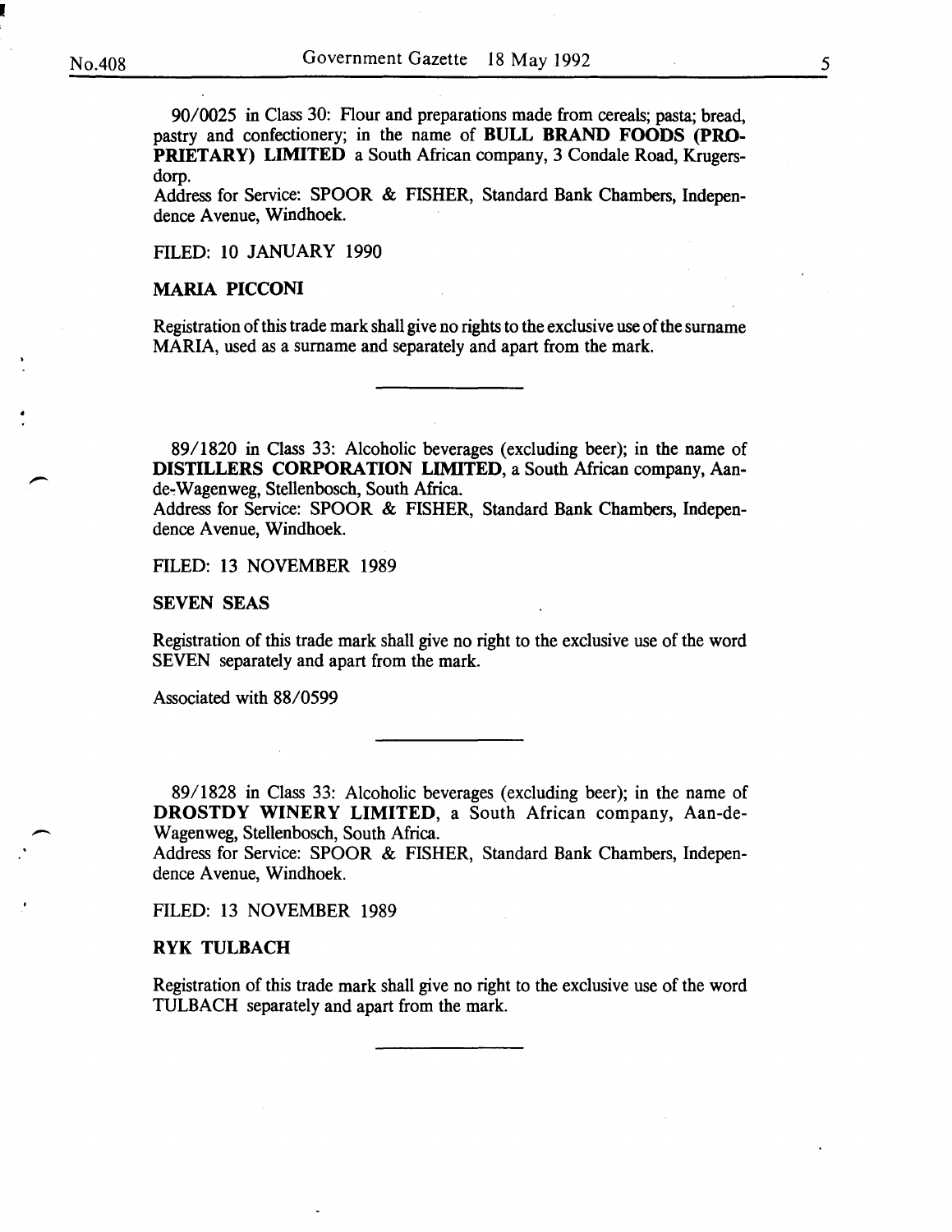90/0230 in Class 36: Insurance and financial including medical aid insurance; in the name of SOUTH AFRICAN MUTUAL LIFE ASSURANCE SO-CIETY of Mutualpark, Pinelands, Cape Province.

Address for Service: SPOOR & FISHER, Standard Bank Chambers, Independence Avenue, Windhoek.

FILED: 2 MARCH 1990

#### MEDMASTER

Registration of this trade mark shall give no rights to the exclusive use of the word "MASTER" separately and apart form the mark.

89/0992 in Class 36: Financing, lending, leasing and credit services of all kinds and descriptions; banking and financial services of all kinds and descriptions; credit, agency, brokerage, exchange, savings, guarantee, lending and underwriting services of all kinds and descriptions; investment and investment trust services of all kinds and descriptions; insurance services; credit card and card charge banking and extending activities of all kinds and descriptions; all other services for, connected with or ancillary to any of the aforegoing; in the name of INVESTEC BANK LIMI-TED of 162 Anderson Street, 2001, Republic of South Africa.

Address for Service: DENEYS RETIZ, 10 Anderson Street, Johannesburg.

FILED: 26 JULY 1989



Registration of this mark shall give no right to the exclusive use of the words IN-VEST and BANK, separately and apart from the mark.

Associated with 89/0991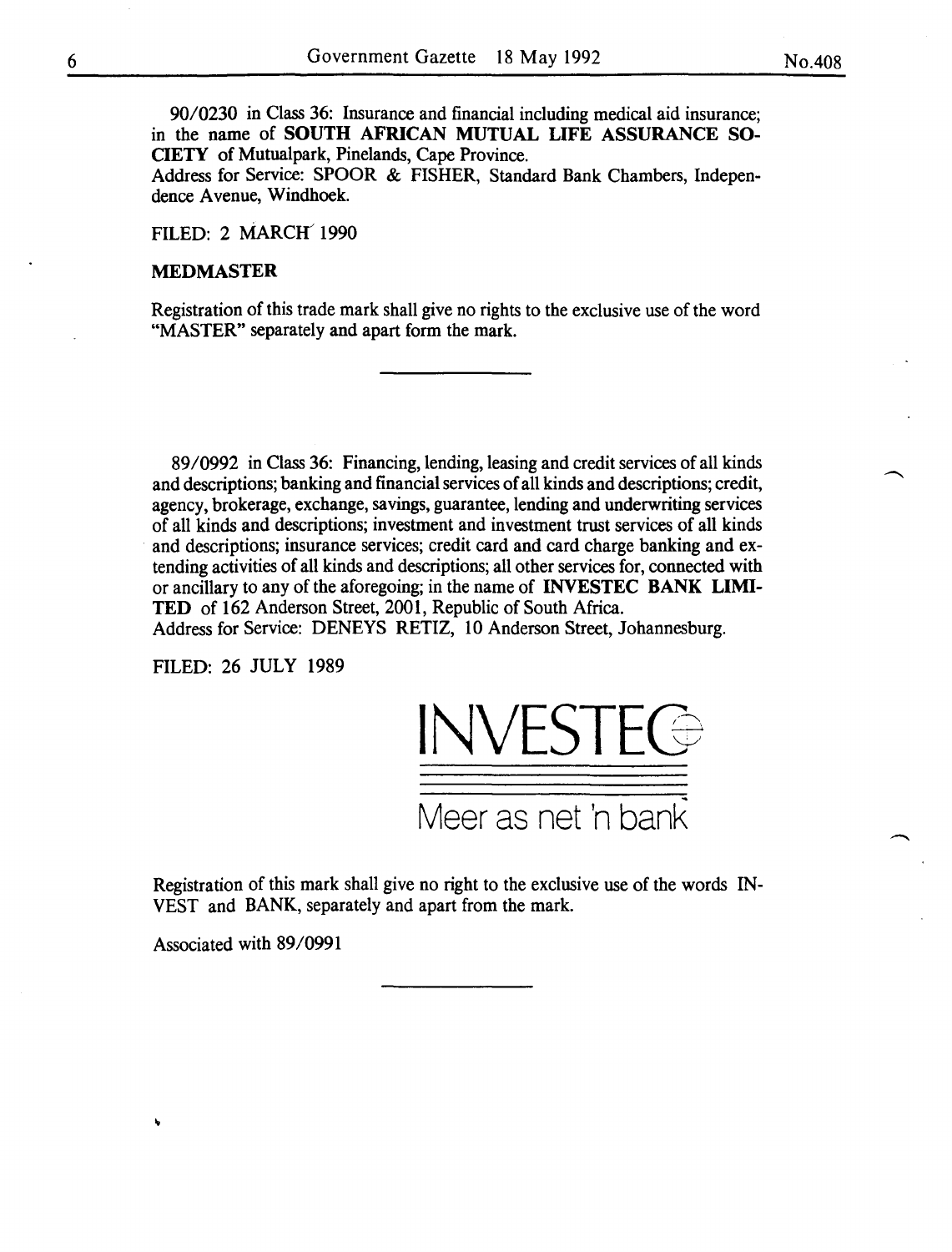*l-:-:*  .<br>∎  $\int$ 

..

..

-

. ,

89/0696(SWA) in Class 4: Industrial oils and greases; lubricants; dust absorbing, wetting and binding compositions; fuels (including motor spirit) and illuminants; candles, wicks; in the name of **FEED MILL DEVELOPMENTS (PTY) LTD.,** a company registered in accordance with the laws of South Africa, of 8 Chesterfield, Willowton, Pietermaritzburg, Natal.

Address for Service: IAN MORRISON & CO., 12th Floor, Prudential Assurance Building, 269 Smith Street, Durban, 4001.

FILED: 18 MAY 1989

#### **SUNGLO**

Applicants admit that the registration of that trade mark shall not debar others from the *bona fide* descriptive use in the ordinary course of trade of the word "GLOW".

Applicants admit that the word "SUN" is common to trade marks registered in classes 3, 4, 29 & 32.

Associated with 89/0696(SWA)

89/1228 in Class 7: Machine and machine tools; motors {except for land vehicles); machine couplings and belting (except for land vehicles); snatch blocks, haulage rollers, conveyors, monorope conveyors; large size agricultural implements; machinery and equipment for mineral, coal and chemical processing comprising agitators, chute samplers, clarifiers, classifiers, conditioners, crushers, distributors, filters, flotation cells and controllers, gold placer apparatus, heat exchangers, impellers, mills, propellers, pumps, samplers, scrubbers, slaking apparatus, solvent extractors, and parts thereof; material dewatering, separating and handling equipment and parts thereof specifically; centrifuges, rotors, shafts, bowl assemblies, seal mechanisms, bearings, wear parts such as bowl liners, discharge rings, shaft liner overflow port liner, accelerators, housings, deflectors, drive and motors, underflow collectors, hoppers, screw conveyors, tanks, underflow transport systems, belt conveyors, pneumatic conveyors, pumps, control panels, meters, valves, cyclones, thickeners, filters, settling tanks, flocculants, metering equipment, pumps, backfill systems; foundry and mining products; housings, motor spools, wheels, sheave wheels; pulleys; parts, components and fittings for the aforesaid; in the name of **UNIHOLD GROUP LIMITED,** a South African Company of 2nd Floor, Lakeside Place, Queens St., Bruma, Johannesburg, Republic of South Africa . Address for Service: JOHN & KERNICK, **P** 0 Box 864, Windhoek.

FILED: 5 SEPTEMBER 1989



Registration of this mark shall give no right to the exclusive use of the letter "W" but shall grant the applicant exclusive rights in relation to the particular representation of the letter "W" contained in the trade mark application.

Associated with 89/1229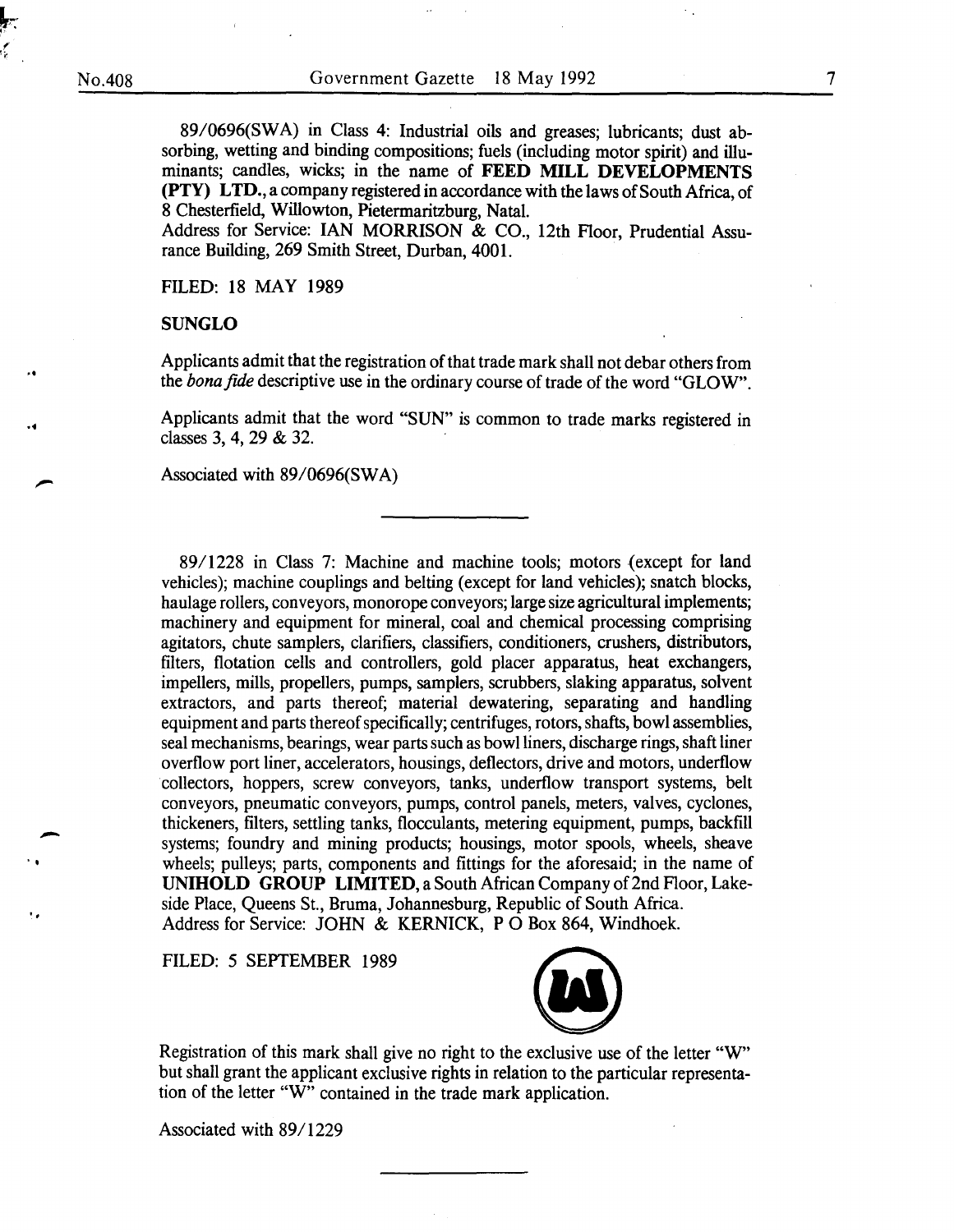90/0007 in Class 1: Chemical products for all uses, basic materials and intermediaries for all cosmetic and/or pharmaceutical industries; in the name of HENKEL KOMMANDITGESELLSCHAFT AUF AKTIEN, a German company of Henkelstrasse 67, Dusseldorf-Holthausen, Germany. Address for Service: JOHN & KERNICK, P 0 Box 864, Windhoek.

FILED: 4 JANUARY 1990



88/0141 in Class 42: Retail and wholesale services in relation to the distribution and/ or selling of motor vehicles and to the purchase of, hiring or leasing of such motor vehicles and generally for effecting the purposes aforesaid; in the name of MERCEDES-BENZ OF S.A. (PTY) LIMITED, of 29 Schoeman Str., Pretoria.

Address for Service: GETZ BEHR & MENDEL COHEN, 3rd Floor, Permanent Building, Paul Kruger Street, Pretoria.

FILED: 18 FEBRUARY 1988

#### SILVERLINE

Registration of this trade mark shall give no right to the exclusive use of the words SILVER and LINE separately and apart from the mark.

84/1110 in Class 5: Pharmaceutical, medicinal, veterinary and nutritious preparations and substances; infants' and invalids' foods; dietetic foods; dietary and nutritional meal replacements, food supplements and additives including those containing vitamins; minerals, proteins, trace-elements, fats and carbohydrates; nutritional and food grade oils, nutritional food supplements; weight reducing foods and edibles; health improving foods and edibles; in the name of TWINS PHAR-MACEUTICALS LIMITED, a South African company of Twins Tower, Cnr. Isando Road and Purlin Street, Isando, Republic of South Africa. Address for Service: JOHN & KERNICK, P 0 Box 864, Windhoek.

FILED: 26 SEPTEMBER 1984

#### SUPER SCOTTS

Registration of this trade mark shall give no right to the exclusive use of the word SUPER separately and apart from the mark.

Associated with 84/1109

 $^{\circ}$  .